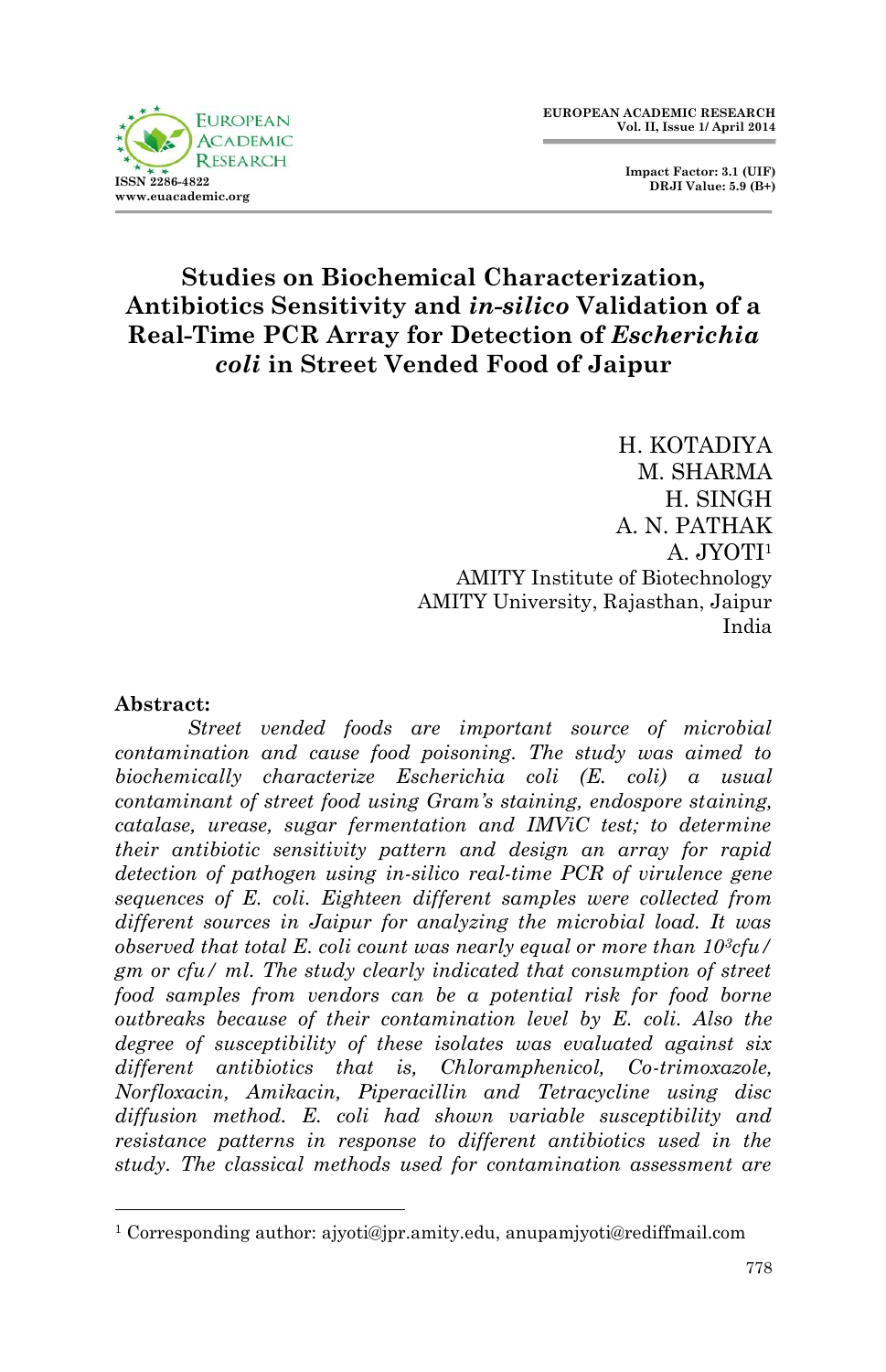*tedious and time consuming. Real-time polymerase chain reaction (RT-PCR) can be a powerful molecular technique for rapid, sensitive and specific detection. However, validation of primers/ probes in real-life sample is very time consuming and expensive. Hence, in this study the potential of in-silico amplification of the virulence genes of E. coli prior to bench optimization for quantitative enumeration of E. coli in street foods was determined.*

**Key words**: Antibiotics sensitivity, Detection, *Escherichia coli,* In silico PCR, Street food

### **1. Introduction**

Infection of microorganism in street vended food is common these days. Pathogenic organisms can enter fruits and vegetables through damaged surfaces, such as punctures, wounds, cuts and splits that occur during growing or harvesting. Contamination may be present in raw materials or through equipments and also by avoidance of the vendors. Street foods prove to be a public health threat in view of their ready consumption, quick methods of cleaning utensils, handling and extraction. Hence, food borne illnesses of microbial origin are a major health problem associated with street foods. Public possess a high risk of food borne illness due to microbial contamination, adding to which improper use of food additives, adulteration and environmental contamination too. Also the use of artificial colours, like metanil yellow, is the cause of serious health hazards. Most of the foods are not well protected from flies, which may carry food borne pathogens. Safe food storage temperatures are rarely applied to street foods.

Microbiological studies from many developing countries, carried out on street vended food articles have revealed presence of pathogenic *E. coli* strains and high bacteria count. The high prevalence of diarrhea diseases among children and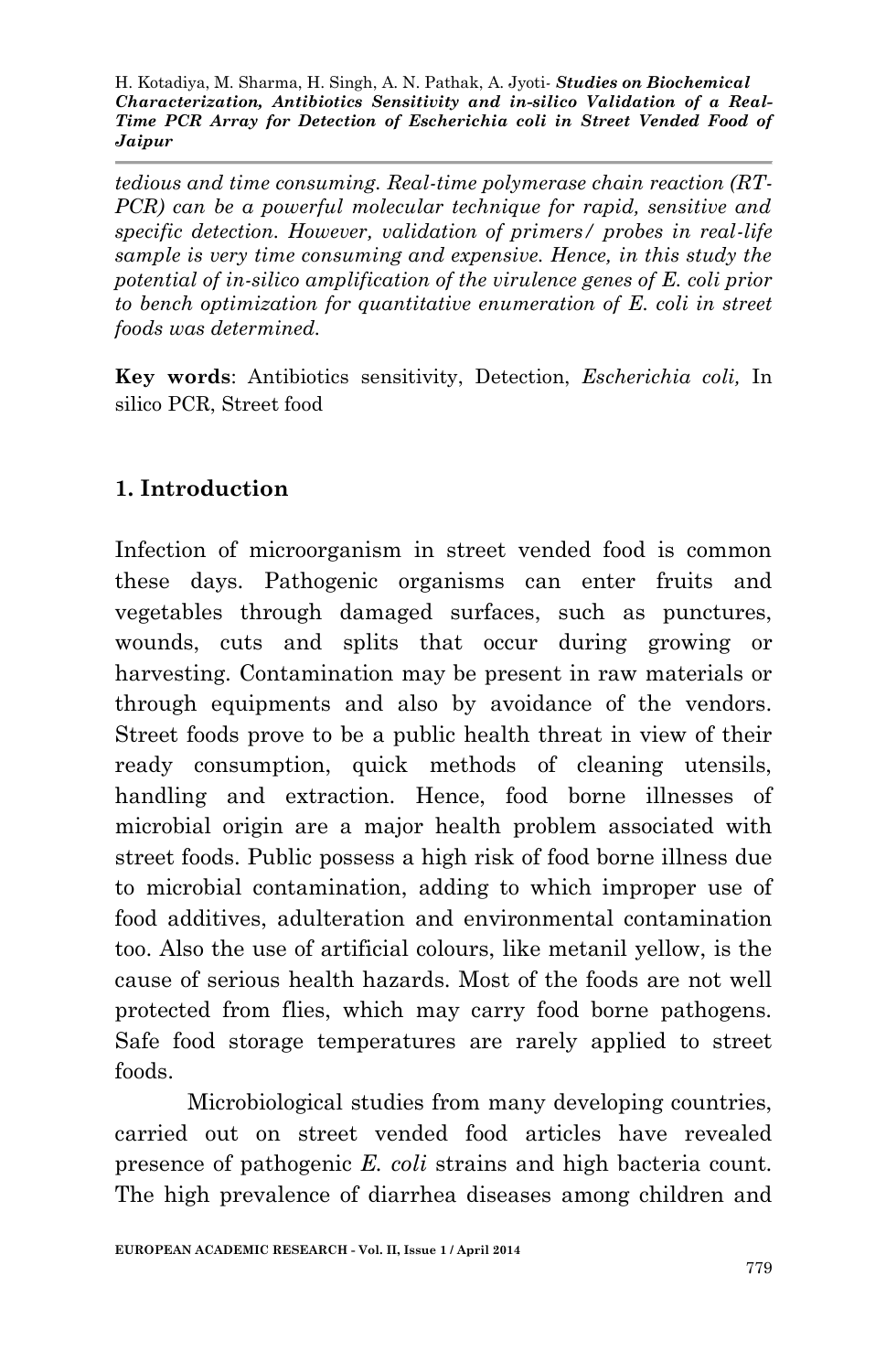infants can be traced to the use of unsafe street vended food and unhygienic practices. The consumers who depend on such food are more interested in its convenience than in question of its safety, quality and hygiene (Nicolas *et al*. 2007). World Health Organization (WHO) has developed five main keys to safer food, which include keeping clean, separating raw and cooked food, cooking thoroughly, keeping food at safe temperatures, and using safe water and raw materials (WHO 2007).

Bacterial pathogenic islands harbor a large number of virulence factors, which are essential for the survival and pathogenicity (Dobrindt *et al*. 2004). These essential genes are more evolutionary conserved than non-essential genes in bacteria (Jordan *et al*. 2002). Pathogenicity of enterotoxigenic *E. coli* (ETEC) is directly related to the LT1 gene expressing the enterotoxin LT (Nataro *et al*. 1998). Presence of stx1 and stx2 gene in E. coli isolates from human and cattle stool samples have been reported (Khan *et al*. 2002; Wani *et al*. 2006). eaeA gene, responsible for expression of the full virulence of Shiga toxin producing *E. coli* (STEC) in humans causes hemorrhagic colitis and hemolytic uremic syndrome (Boerlin *et al*. 1999).

"Fruit Chats" are the abundant sources of contamination depending on the conditions in which they are sold, therefore, significantly contribute to food borne ailments (Kumar *et al*. 2006). Several ailments caused by bacterial pathogens are cured by using different groups of antibiotics that are special class of chemotherapeutic agents obtained from living organisms. Resistance to antibiotics in food borne pathogens may create problems for disease or illness treatment while antibiotic susceptibility leads to healing of the illness which the organism(s) caused. Traveler's diarrhea is a major inconvenience to visitors arriving in developing countries like India from more industrialized areas. However, development of resistance in almost all bacterial species to different classes of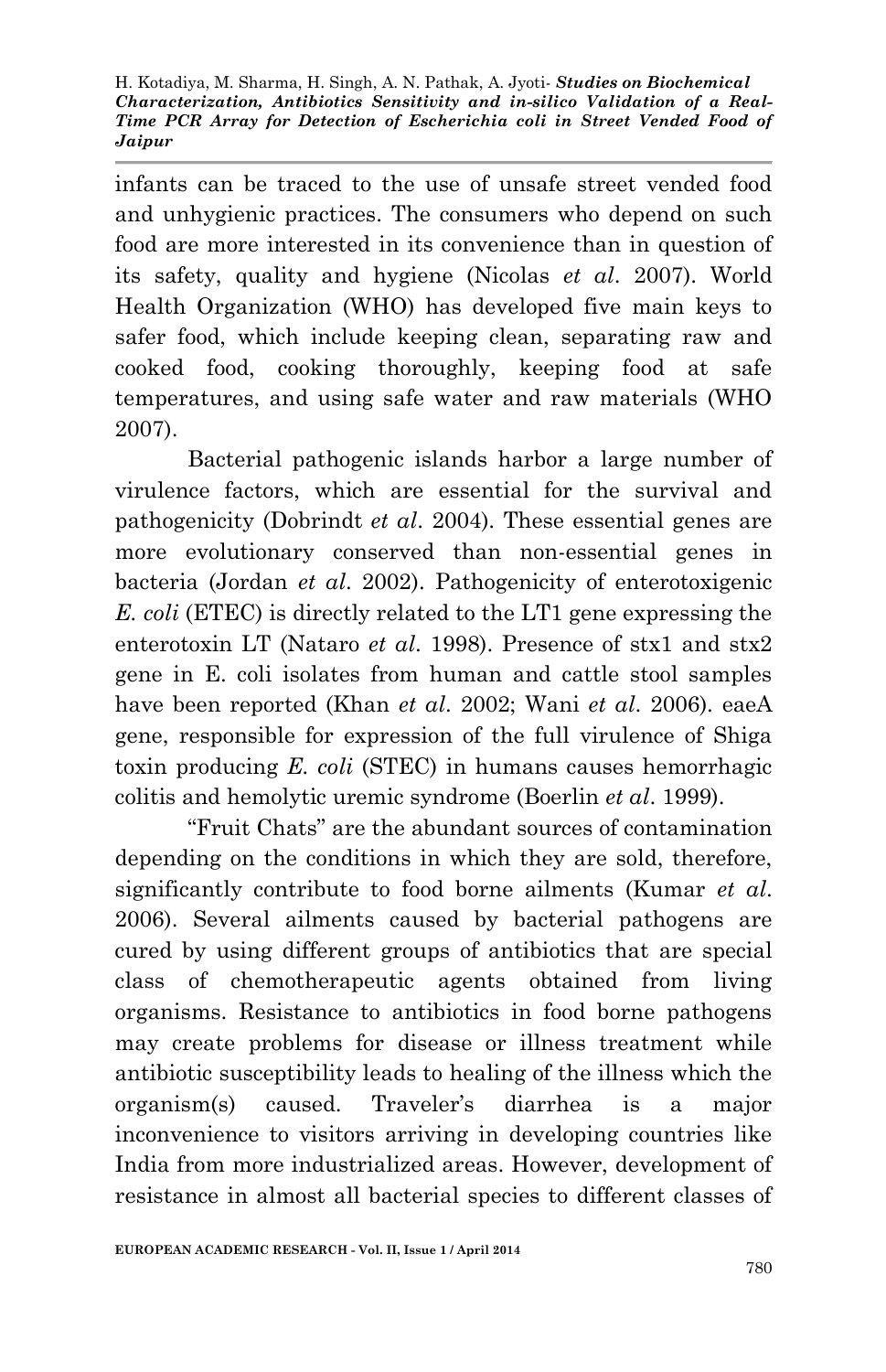antibiotics poses a major and global healthcare problem. Several mechanisms are known to induce antibiotic resistance in bacteria, but the most common type of resistance develops and transmits horizontally via conjugation of a plasmid.

Conventional methods for identification of pathogenic bacteria are laborious, less sensitive, time taking and having many drawbacks. Real-Time Polymerase Chain Reaction (RT-PCR), with the use of specific primers can prove as a powerful technique for rapid, sensitive and specific detection of pathogen. However, the use of primers on bench in real life samples is time taking and expensive. Hence in the present study, alternative to this is used by performing *in-silico* amplification of the targeted gene which is necessary prior to bench optimization of the same. The array designed can detect *E. coli*  through amplification of their housekeeping genes with the use of highly specific computed primers. The authenticity of RT-PCR primers was checked on BLAST results against known bacterial genomes.

### **2. Materials and Methods**

#### **2.1 Study sites description and sample collection**

Eighteen different street food samples (liquid as well as solid) were collected from five different public sites (Table 1). The samples were stored in a sterile polyethylene bags, sealed and were analyzed within 6 hours.

| S. No          | <b>Sample</b>     | <b>Sites</b>                      | Sample          |
|----------------|-------------------|-----------------------------------|-----------------|
|                |                   |                                   | code            |
|                | Strawberry shake  | <b>AMITY University Rajasthan</b> | $_{\rm HS1}$    |
| $\mathfrak{D}$ | Pineapple juice   | <b>AMITY University Rajasthan</b> | HS2             |
| 3              | Paani puri Paani  | Achrol Market                     | HS <sub>3</sub> |
|                | Sugarcane juice   | <b>AMITY University Rajasthan</b> | HS4             |
| 5              | Paani puri - puri | Achrol Market                     | HS5             |
| 6              | Wood apple juice  | Achrol Market                     | HSS             |
|                | Mango juice       | Achrol Market                     | HS7             |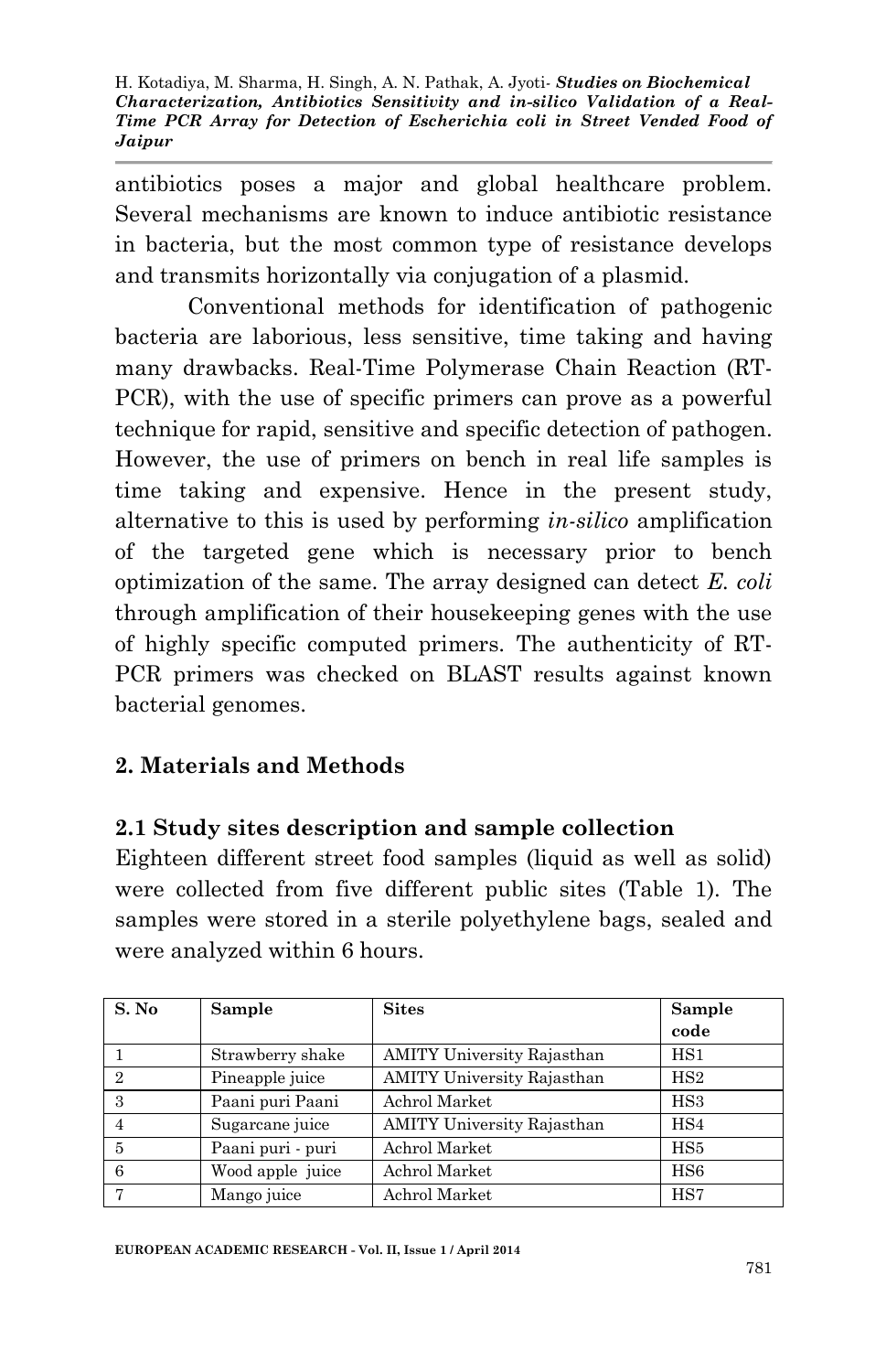H. Kotadiya, M. Sharma, H. Singh, A. N. Pathak, A. Jyoti*- Studies on Biochemical Characterization, Antibiotics Sensitivity and in-silico Validation of a Real-Time PCR Array for Detection of Escherichia coli in Street Vended Food of Jaipur* 

| 8  | Papaya juice       | NIMS University        | HS8         |
|----|--------------------|------------------------|-------------|
| 9  | Banana juice       | <b>NIMS</b> University | HS9         |
| 10 | Pineapple juice    | <b>NIMS</b> University | <b>HS10</b> |
| 11 | Maggie             | <b>NIMS</b> University | <b>HS11</b> |
| 12 | Black gram sprouts | Railway Station        | <b>HS12</b> |
| 13 | Bhelpuri           | Achrol Market          | HS13        |
| 14 | Meethi chatni      | Achrol Market          | <b>HS14</b> |
| 15 | Fried rice         | Sindhi camp Bus Stand  | HS15        |
| 16 | Chowmein           | Sindhi camp Bus Stand  | HS16        |
| 17 | Salad              | Railway station        | HS17        |
| 18 | Aaloo Chaat        | Railway station        | <b>HS18</b> |

**Table 1– Details of collected street food samples (solid and liquid) along with their sites and sample codes**

# **2.2 Isolation and identification of Escherichia coli on EMB plates**

1ml of liquid street food samples and 1gm of solid food sample were serially diluted in sterile PBS in  $10^2$ ,  $10^4$ ,  $10^6$  and  $10^8$ dilutions followed by spreading on Levine eosin methylene blue (EMB) agar plate and incubated at 370C overnight. The colonies showing blue-black colony with metallic sheen were counted at each dilution and isolates count was expressed as number of colony forming unit (CFU)/ml for liquid street food and CFU/ gm for solid street food sample. For further study, blue-black colonies with metallic sheen on EMB agar plates were randomly selected from each sample and they were characterized morphologically (Gram's and endospore stain), and biochemically [IMViC (Indole, Methyl Red, Voges Proskauer and Citrate Utilization), Sugar fermentation, Catalase, Urease and Starch hydrolysis]. Isolates confirmed as *E. coli* were maintained at -700C in LB broth supplemented with 15% (v/v) glycerol.

# **2.3 Determination of susceptibility to antimicrobial agents**

The sensitivity of the 86colonies isolates to antimicrobials was determined by disc diffusion method test using antimicrobial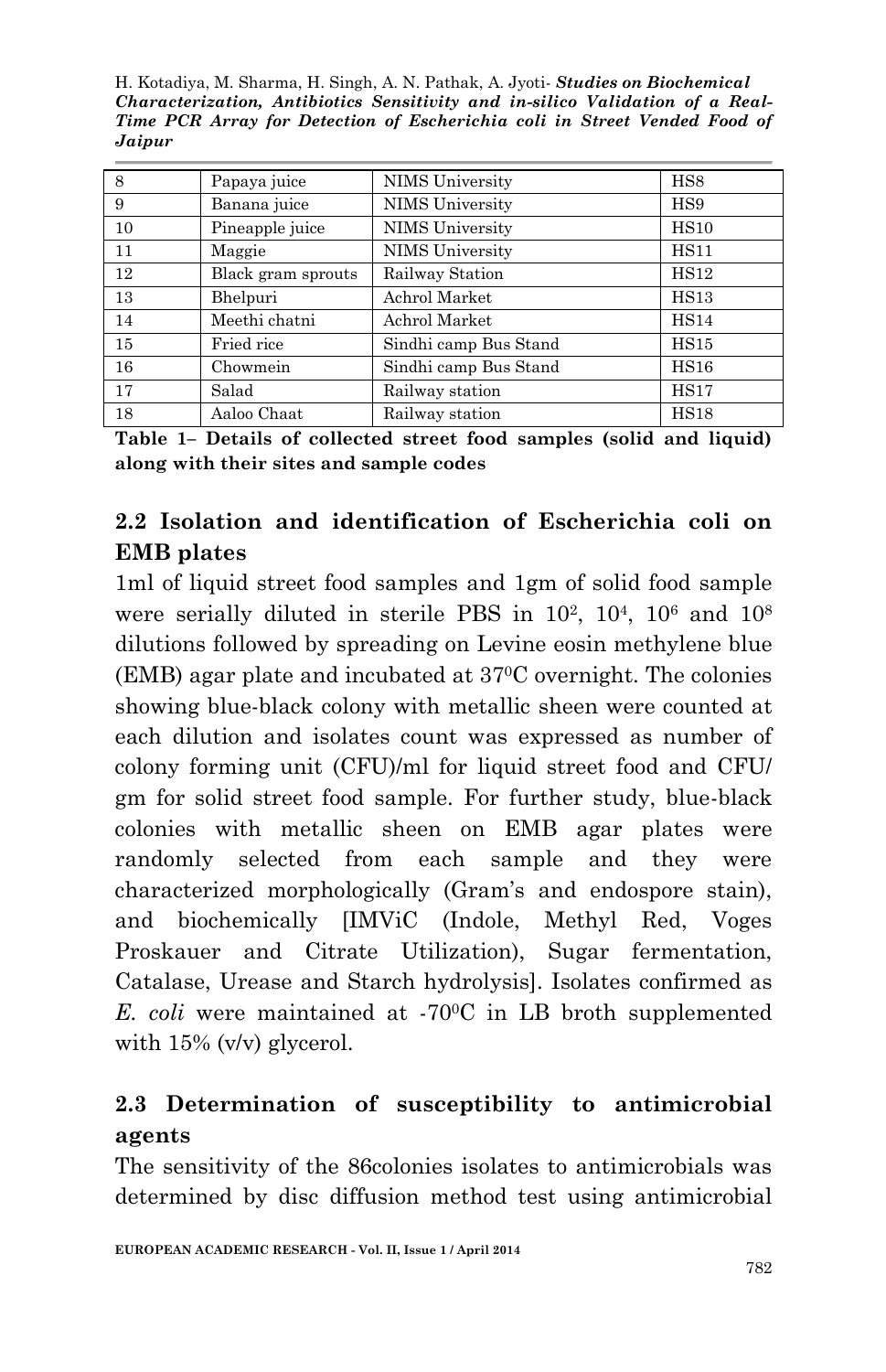agents impregnated paper discs (Hi-Media Ltd, Mumbai, India) as described by Clinical and Laboratory Standards Institute: CLSI (CLSI 2005). The 6 antimicrobials (μg per disc) tested were; Aminoglycosides: amikacin, Ak (10); Phenicol: chloramphenicol, C (10); Folate inhibitor: co-trimoxazole, Co (25); Quinolone and Fluoroquinolones: norfloxacin, Nx (10); *β*lactams: piperacillin, Pc (100) and Tetracyclines: tetracycline, T (30). In this study, data for antimicrobial agent resistance of each bacterial isolate has been reported as resistant (R), isolates with reduced susceptibility (RS or intermediates) or sensitive (S) based on Clinical and Laboratory Standards Institute (CLSI) break points (Table 2).

| S.             | Antimicrobial   | Concentration | Zone of inhibition (mm) |                                   |           |
|----------------|-----------------|---------------|-------------------------|-----------------------------------|-----------|
| N <sub>0</sub> | agent           | $(\mu g)$     | Resistance<br>(R)       | Reduced<br>susceptibility<br>(RS) |           |
|                | Chloramphenicol | 30            | $\leq 12$               | 13-17                             | $\geq 18$ |
| $\mathfrak{D}$ | Co-trimoxazole  | 25            | $\leq 10$               | $11 - 15$                         | $\geq 16$ |
| 3              | Norfloxacine    | 10            | $\leq 12$               | $13 - 16$                         | >17       |
| $\overline{4}$ | Amikacin        | 30            | $\leq 14$               | $15 - 16$                         | $\geq 17$ |
| 5              | Tetracyclin     | 30            | $\leq 14$               | $15 - 18$                         | >19       |
| 6              | Piperacillin    | 100           | $\leq 17$               | 18-20                             | >21       |

**Table 2 -Zone size break-points described by CLSI used to interpret data in agar diffusion test performed through antimicrobial agentimpregnated paper discs**

For this purpose the *E. coli* culture was inoculated in nutrient broth and were kept for overnight incubation at 370C. After overnight growth of bacteria in nutrient broth, 100μl of each sample was spread on Muller Hinton agar plates. For each sample two Muller Hinton agar plates were prepared. On each plate commercially prepared discs, each of which are preimpregnated with a standard concentration of a particular antibiotic are then evenly kept and lightly pressed onto the agar surface followed by incubation at 370C for 16 hours. After t incubation, the bacterial growth around each disc is observed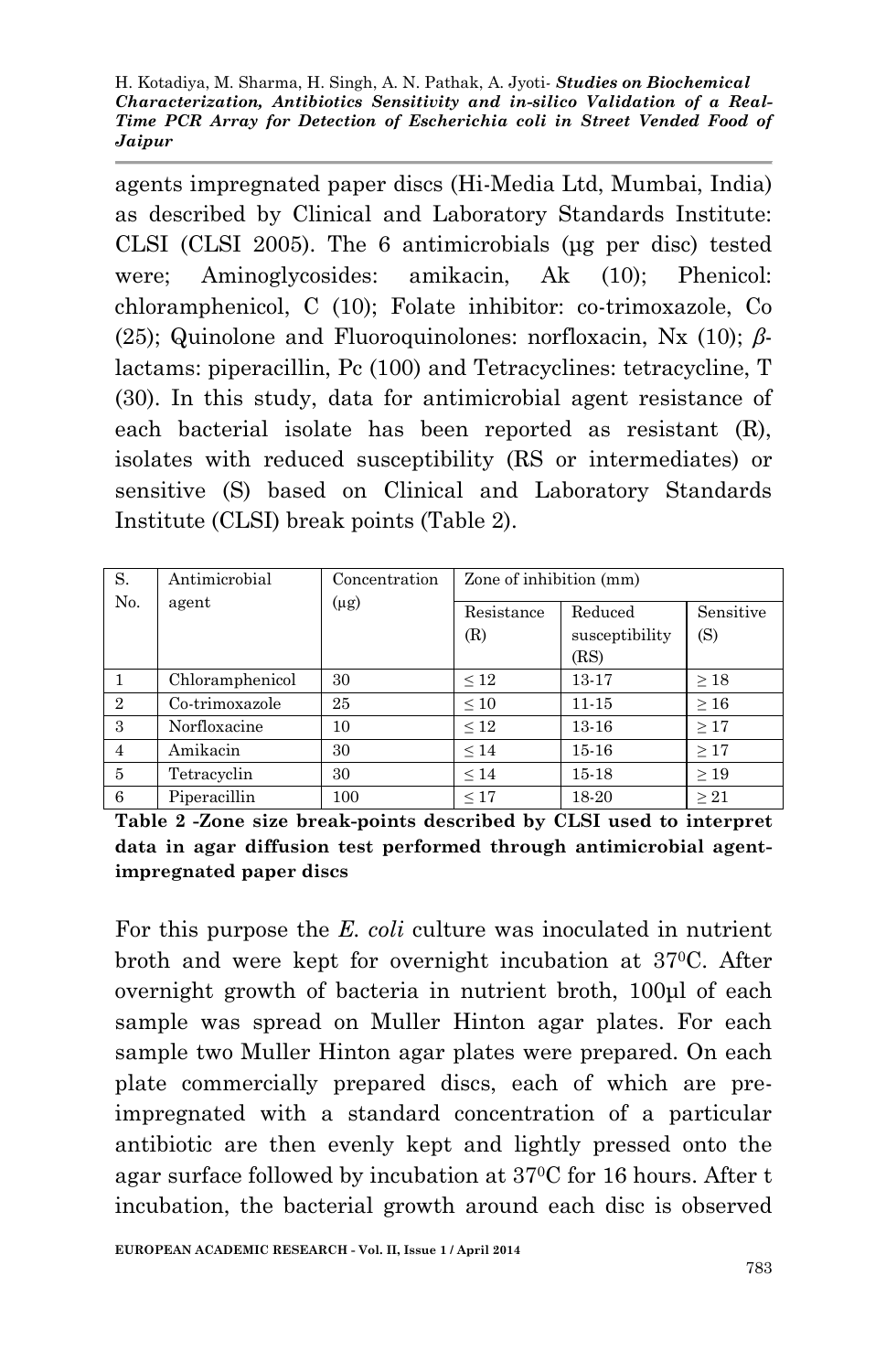and the zone of inhibition was measured using scale in millimeters. If the test isolate is susceptible to a particular antibiotic, a clear area of "no growth" will be observed around that particular disc. Otherwise if the test isolates is resistance to a particular antibiotic, than no or very small zone of inhibition is present around particular disc.

#### **2.4 Retrieval of gene sequences from database**

According to the objective of the study *E. coli* was selected to design a real time PCR assay for their detection in street food items (solid as well as liquid). Nucleotide sequences of virulent genes *E. coli* were retrieved from the GenBank (www.ncbi.nlm.nih.gov/genbank), National Centre for Biotechnology Information, Bethesda, MD, USA (Table 3). The target genes of *Escherichia coli* were virulent genes-Shiga-like toxin 2 (stx2), Intimin (eae A), a-Haemolysin A (hlyA), Heatlabile toxin 1 (LT1) were targeted (Ram et al., 2008).

| <i>Escherichia coli</i> genes | Accession number of gene sequence |
|-------------------------------|-----------------------------------|
| $_{\rm{stx2}}$                | FR850038, FR850037, FR850036      |
| eaeA                          | AJ715405, AJ715404                |
| hlvA                          | EU713852, EU713851, EU627773      |
| LT1                           | AY342056, FJ200361                |

**Table 3 - GenBank sequence identification numbers of bacterial genes used for BLAST analysis to determine conserved sequences for strain specific primers**

### **2.5 Multiple Sequence Alignment**

Multiple sequence alignments of retrieved sequences of genes selected for the present study were carried out using web based software Clustal Omega (www.ebi.ac.uk/Tools/msa/clustalo) to find out conserved contigs (Fig. 1). The nucleotide sequences of selected genes were aligned separately in themselves to create the conserved sequences of these. The computed primers were highly specific towards their respective targets as confirmed from the BLAST.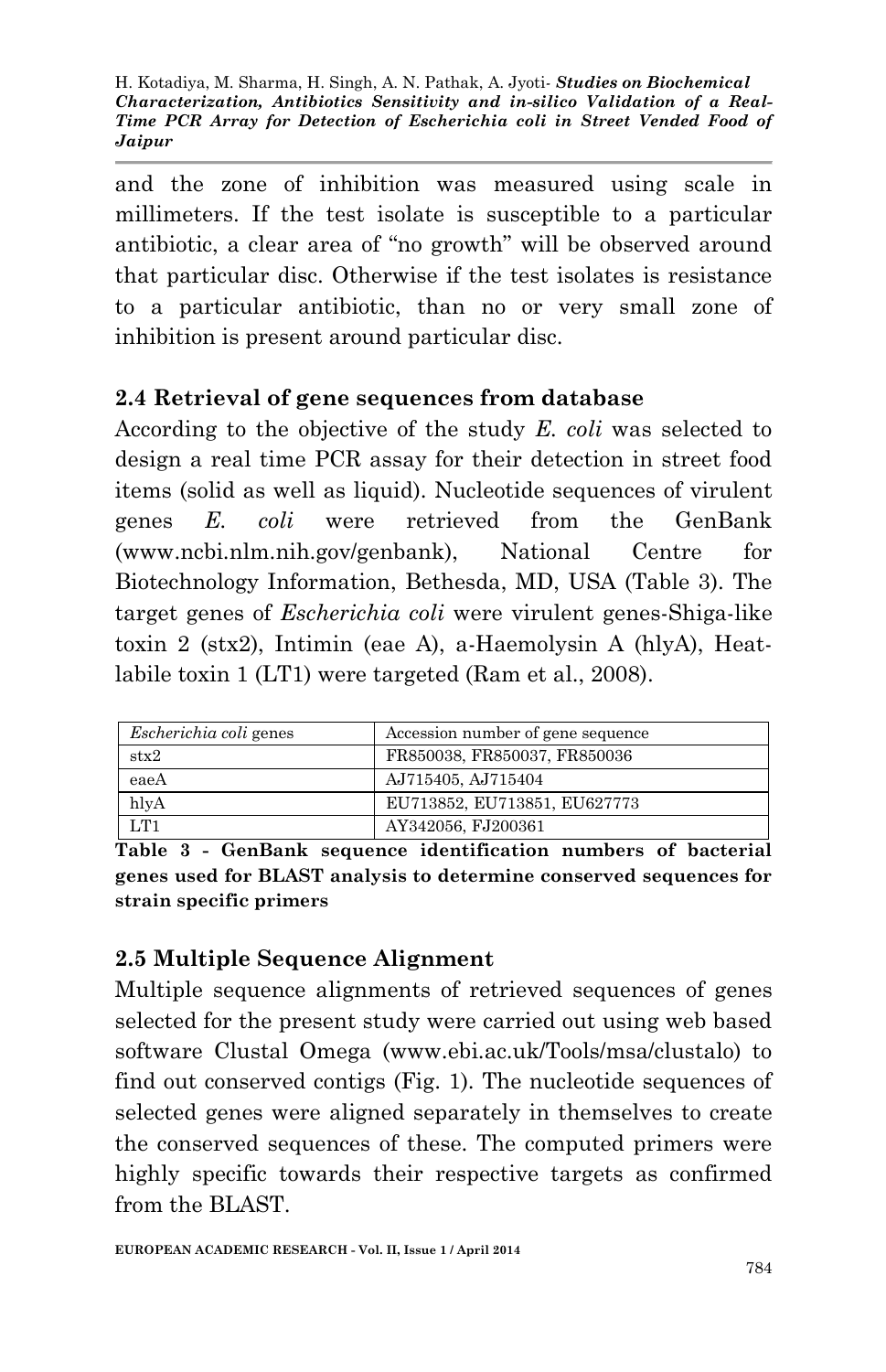

**Fig. 1 - Schematic representation of real time PCR primer designing steps - Strategy for computation of primers for real-time PCR /** *in silico* **PCR prior to laboratory validation of a real–time PCR array developed for detection and quantification of** *E. coli***.**

### **2.6 Primer designing**

The conserved regions, unique to a target pathogen, obtained from Clustal Omega were used to design primers using dedicated web based software Primer3 (www.bioinformatics.nl/cgi-bin/primer3/primer3\_www.cgi). The primer designing parameters such as melting temperature, GC content, amplicon length, etc were taken into consideration.

### **2.7 Specificity of designed primers**

The specificity of computed primers were determined against the known microbial genomes and sequences by Primer-BLAST (Basic Local Alignment Search Tool) programme of NCBI (www.ncbi.nlm.nih.gov/tools/primerblast/index.cgi?LINK\_LOC= BlastHome) to ensure no homology found in other genera or species.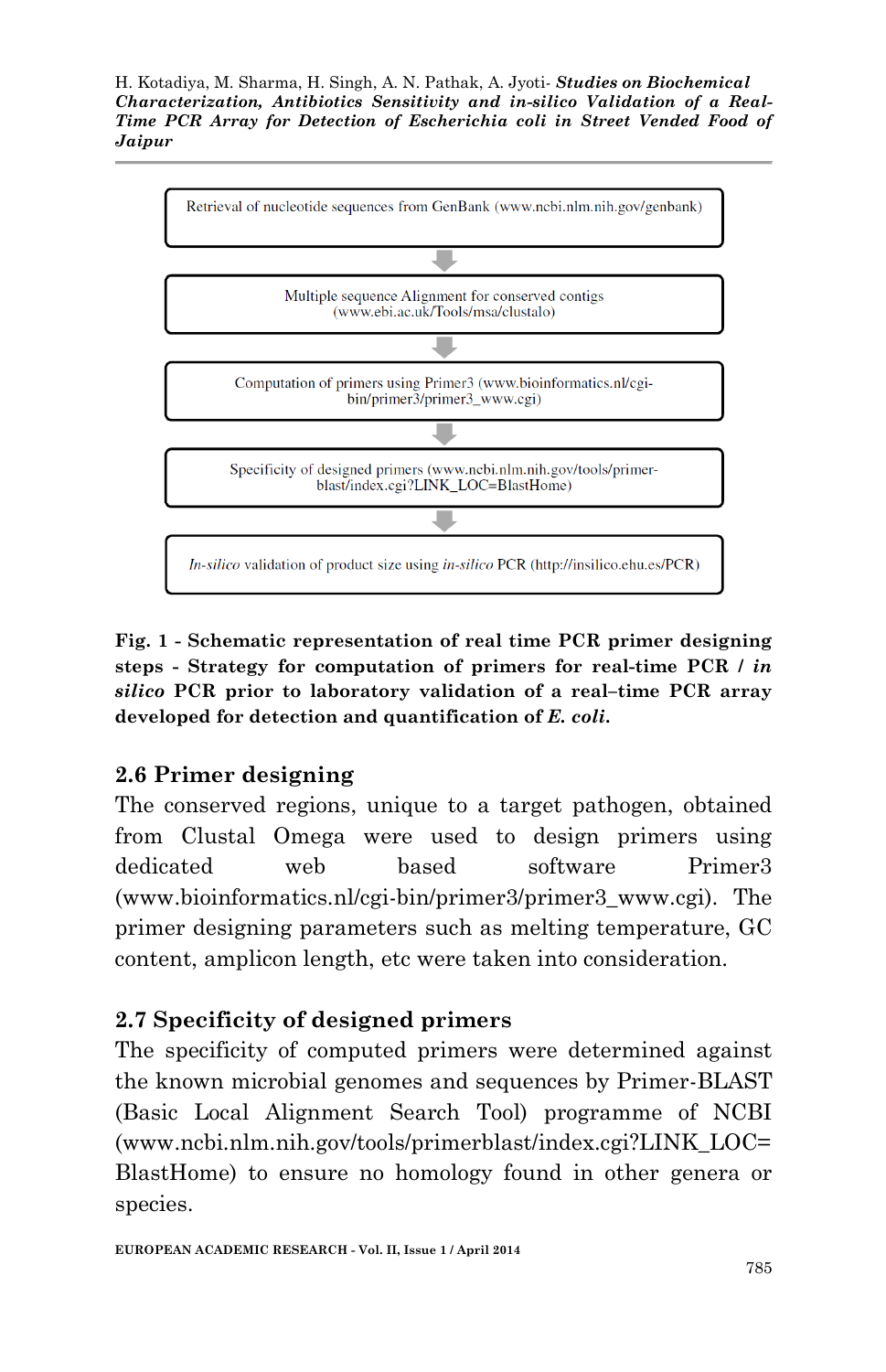### **2.8 In-Silico analysis of primers**

The primer-pairs were used for in-silico analysis using, in-silico PCR (www.insilico.ehu.es/PCR) to ensure that each primer pair amplified the targeted sequences of the genes in the conserved region of the selected gene.

#### **3. Results**

### **3.1 Quantitative enumeration of blue-black colony with metallic green sheen colonies**

It was found that all the samples from selected sites exhibited Enterobacteriaceae member contamination (specifically blueblack colony with metallic green sheen). The standard plate count on EMB agar was nearly equal or more than  $10<sup>3</sup>$  cfu/ gm or cfu/ ml of food sample collected from different sites (Table 4).

| S.             | Sample             | <b>Sites</b>                            | <b>Bacterial</b>      |  |
|----------------|--------------------|-----------------------------------------|-----------------------|--|
| No             |                    |                                         | (cfu/<br>count        |  |
|                |                    |                                         | gm or ml)             |  |
| $\mathbf{1}$   | Strawberry shake   | <b>AMITY University Rajasthan (HS1)</b> | 20 X 10 <sup>3</sup>  |  |
| $\overline{2}$ | Pineapple juice    | <b>AMITY University Rajasthan (HS2)</b> | 18 X 10 <sup>3</sup>  |  |
| $\mathbf{a}$   | Paani puri Paani   | Achrol Market (HS3)                     | 13 X 10 <sup>3</sup>  |  |
| $\overline{4}$ | Sugarcane juice    | <b>AMITY University Rajasthan (HS4)</b> | 30 X 10 <sup>3</sup>  |  |
| 5              | Paani puri - puri  | Achrol Market (HS5)                     | 14X 10 <sup>3</sup>   |  |
| 6              | Wood apple juice   | Achrol Market (HS6)                     | 34X 103               |  |
| 7              | Mango juice        | Achrol Market (HS7)                     | 26X 10 <sup>3</sup>   |  |
| 8              | Papaya juice       | NIMS University (HS8)                   | $24X$ 10 <sup>3</sup> |  |
| 9              | Banana juice       | NIMS University (HS9)                   | 40X 10 <sup>3</sup>   |  |
| 10             | Pineapple juice    | NIMS University (HS10)                  | 34X 10 <sup>3</sup>   |  |
| 11             | Maggie             | NIMS University (HS11)                  | 22X 10 <sup>3</sup>   |  |
| 12             | Black gram sprouts | Railway Station (HS12)                  | 25X 10 <sup>3</sup>   |  |
| 13             | Bhelpuri           | Achrol Market (HS13)                    | 27X 10 <sup>3</sup>   |  |
| 14             | Meethi chatni      | Achrol Market (HS14)                    | 28X 10 <sup>3</sup>   |  |
| 15             | Fried rice         | Sindhi camp Bus Stand (HS15)            | 17X 103               |  |
| 16             | Chowmein           | Sindhi camp Bus Stand (HS16)            | 21X 103               |  |
| 17             | Salad              | Railway station (HS17)                  | $16X$ $103$           |  |
| 18             | Aaloo Chaat        | Railway station (HS18)                  | 32X 10 <sup>3</sup>   |  |

**Table 4 - Quantitative enumeration of blue-black colonies with metallic green sheen in the street food samples**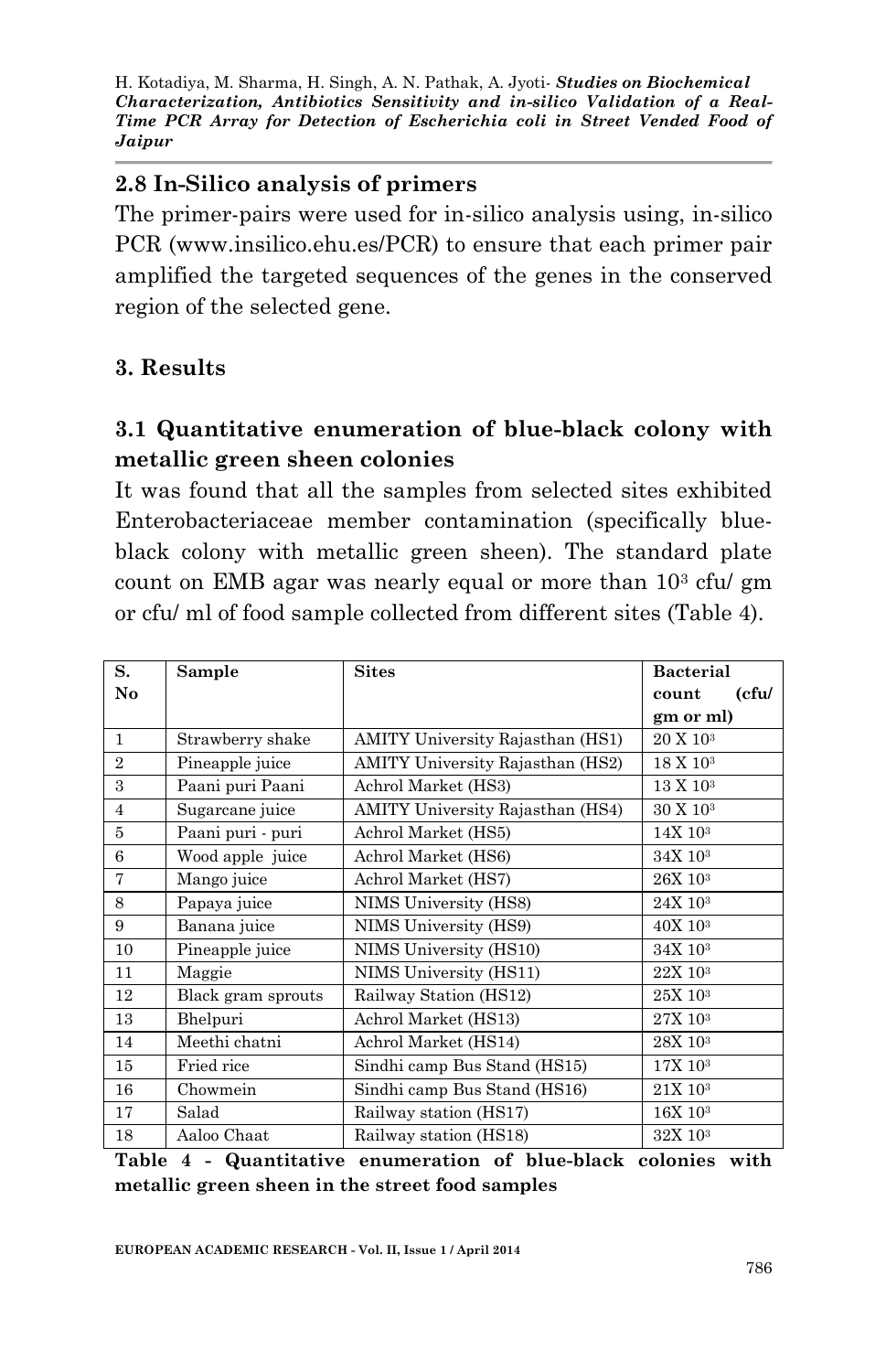#### **3.2 Biochemical characterization**

The isolates were studied for their biochemical features by performing IMViC test (Fig. 2A-D), sugar fermentation test (Fig. 2E-G), urease test (Fig. 2H), catalase and starch hydrolysis. Results were compared with standard microbial identification chart and microbes were identified as *E. coli* (Supplementary Table 1).



**Fig. 2 - IMViC test, sugar fermentation and urease test of isolates obtained from street food sample. Control uninoculated sample tube has been shown in left tube in each figure. It shows results of Indole test (A), Methyl red Test (B), Voges Proskauer Test (C), Simmon citrate Test (D), Dextrose fermentation test (E), Lactose fermentation test (F), Sucrose fermentation test (G) and Urease test (H).**

#### **3.3 Susceptibility to antimicrobial agents**

Antibiotic sensitivity assay of all the isolates for Aminoglycosides: amikacin, Ak (10); Phenicol: chloramphenicol, C (10); Folate inhibitor: co-trimoxazole, Co (25); Quinolone and Fluoroquinolones: norfloxacin, Nx (10); β-lactams: piperacillin, Pc (100).and Tetracyclines: tetracycline, T (30) was performed on Muller Hinton agar by disc diffusion method and zone of inhibition was measured. This zone of inhibition was compared with standard CLSI table and isolates were characterized as resistant (R), Reduced susceptible (RS) and sensitive (S)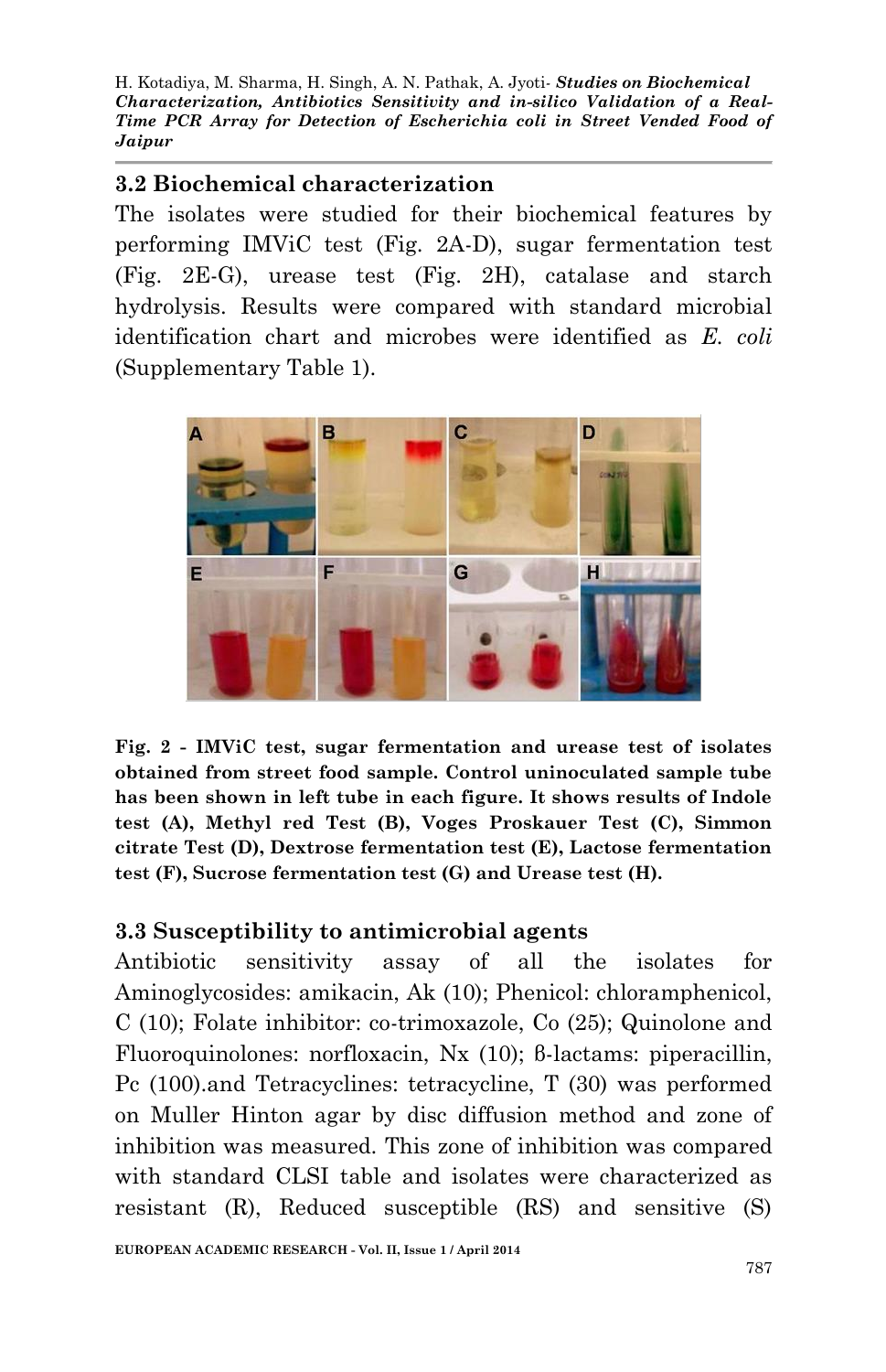(Supplementary Table 2). Data suggested the percentage of resistant, reduced susceptible and sensitive Escherichia coli isolates from all the sites to different antibiotics (Fig. 3) Chloramphenicol (Fig. 3A); Co-trimoxazole (Fig. 3B); Norfloxacin (Fig. 3C); Amikacin (Fig. 3D); Tetracycline (Fig. 3E); Piperacillin (Fig. 3F).



**Fig. 3 - The percentage of resistant (blue), reduced susceptible (red) and sensitive (green)** *E. coli* **isolates against Chloramphenicol (A), Cotrimoxazole (B), Norfloxacin (C), Amikacin (D), Tetracycline (E) Piperacillin (F).**

# **3.4 Computation and specificity of primers for detection**  *E. coli*

Highly specific real-time PCR primers exhibiting melting temperature  $56.03^{\circ}$ C -  $60.33^{\circ}$ C and amplicon size 158-249 bp were computed using dedicated web based primer designing tool, Primer 3 (Table 5).

| Genes         | Primer sequence (5'-3')        | Length<br>(bp) | Tm<br>(°C) | GC<br>(%) | Product<br>size (bp) |
|---------------|--------------------------------|----------------|------------|-----------|----------------------|
| $\text{stx}2$ | <b>F:</b> CGACAGGCCCGTTATAAAAA | 20             | 56.14      | 45.00     | 249                  |
|               | R: TTTTCCGGCCACTTTTACTG        | 20             | 56.14      | 45.00     |                      |
| eaeA          | F: AAGGCAAATGGTTCTGATGC        | 20             | 56.96      | 45.00     | 196                  |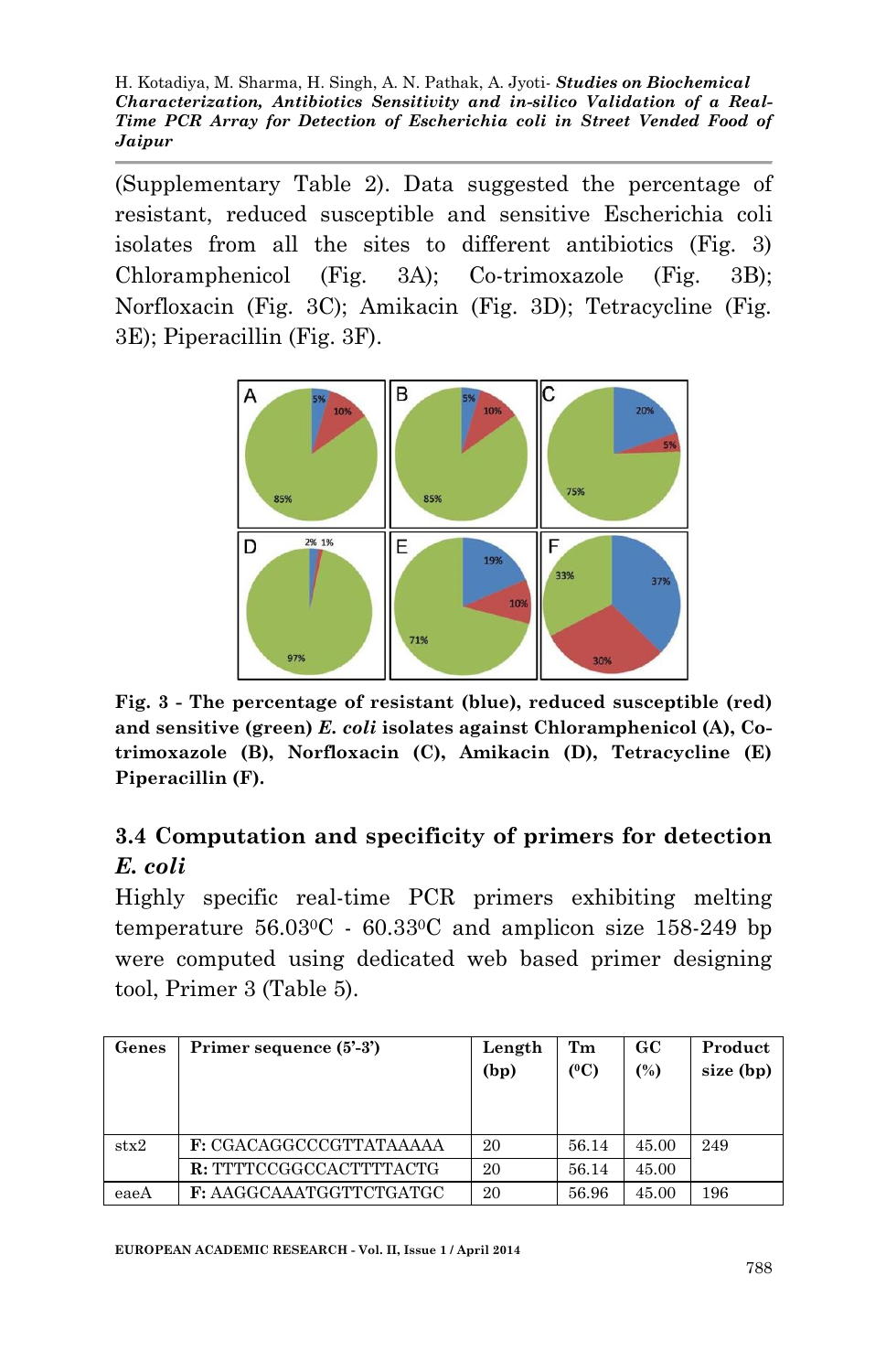H. Kotadiya, M. Sharma, H. Singh, A. N. Pathak, A. Jyoti*- Studies on Biochemical Characterization, Antibiotics Sensitivity and in-silico Validation of a Real-Time PCR Array for Detection of Escherichia coli in Street Vended Food of Jaipur* 

|      | R: CAACAGCATTACCTGCAACG       | 20 | 56.03 | 50.00 |     |
|------|-------------------------------|----|-------|-------|-----|
| hlyA | F: TGGATGGAGGGGAAGGTAAT       | 20 | 57.39 | 50.00 | 237 |
|      | R:                            | 22 | 56.41 | 40.91 |     |
|      | <b>TCCCATTGACATCATTTGACTC</b> |    |       |       |     |
| LT1  | F: GATGGCAGGCAAAAGAGAAA       | 20 | 60.33 | 45.00 | 158 |
|      | R: CAATTTTGGTCTCGGTCAGA       | 20 | 58.69 | 45.00 |     |

**Table 5 - Primers used for** *in-silico* **real-time PCR assay**

The specificity of computed oligonucleotides was determined against the known microbial genomes by Primer-BLAST (NCBI). The BLAST analysis showed no homology in other genera or species. Hence, the computed primers were highly specific towards their respective targets.

#### **3.5 In-Silico validation of computed primers**

*In-silico* PCR amplification of the genes selected for Escherichia coli were performed using the respective computed primers. In the case of the selected signature virulence gene sequences, insilico PCR product of 249 bp for stx2 (Fig. 4); 196 bp for eaeA (Fig. 5); 237 bp for hlyA (Fig. 6); 158 bp for LT1 (Fig. 7) were observed.



**Fig. 4 - Graphical representation of** *in silico* **PCR amplification results targeting stx2 gene in genome of** *E. coli*

**EUROPEAN ACADEMIC RESEARCH - Vol. II, Issue 1 / April 2014**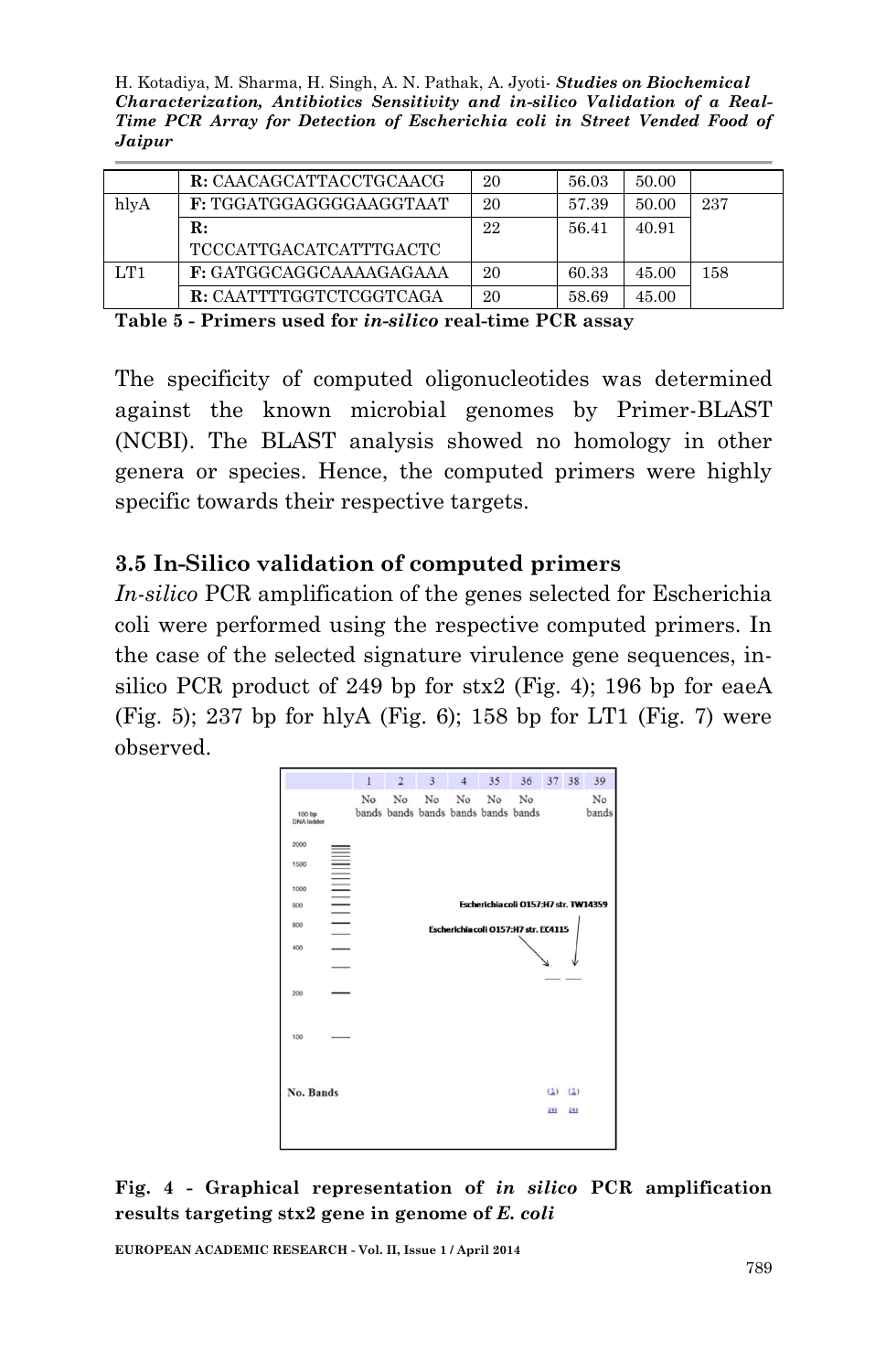

**Fig. 5 - Graphical representation of** *in silico* **PCR amplification results targeting eaeA gene in genome of** *E. coli.*



**Fig. 6 - Graphical representation of** *in silico* **PCR amplification results targeting hlyA gene in genome of** *E. coli*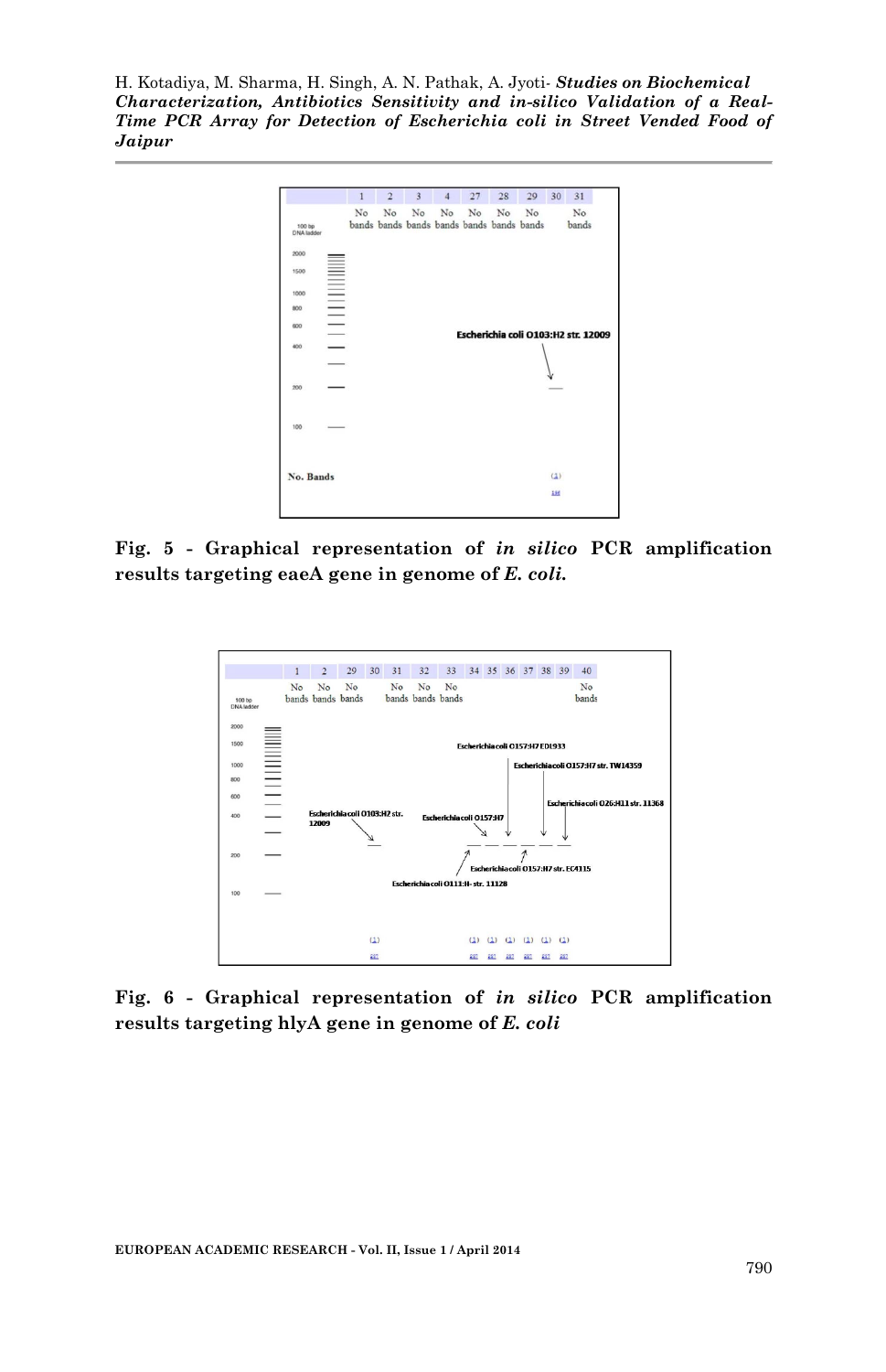

**Fig. 7 - Graphical representation of** *in silico* **PCR amplification results targeting LT1 gene in genome of** *E. coli.*

### **4. Discussion**

Pathogen detection has been used in food production process involving tracking of contamination sources, and monitoring regulatory compliance as a means of quality control, Diarrheagenic *E. coli* are the most common bacterial pathogens implicated in diarrhea worldwide. A vast majority of diseases including hemorrhagic colitis, and diarrhea are attributable to contaminated food, lack of sanitation, and hygiene (WHO 2002). In the present study, we found street vended food samples to be contaminated by *E. coli*. Although, the level of *E. coli* should be zero in a food sample (WHO 2002) however we found significantly higher level in the collected food sample (Table 4).

In the present study, we found resistance to multiple antimicrobials in isolated *E. coli*. Multiple antimicrobial resistances have also been found in EHEC/ STEC isolates from humans, surface waters, cattle, and food (Cergole-Novella *et al*. 2006; Manna *et al*. 2006; Ram and Shanker 2005). Furthermore, Webster *et al*. (2004) reported that *E. coli* isolates from urban areas sources have resistance to more antimicrobials than rural source isolates, possibly because of greater exposure to antimicrobials. In the present study, a number of isolates exhibited resistance to Norfloxacin,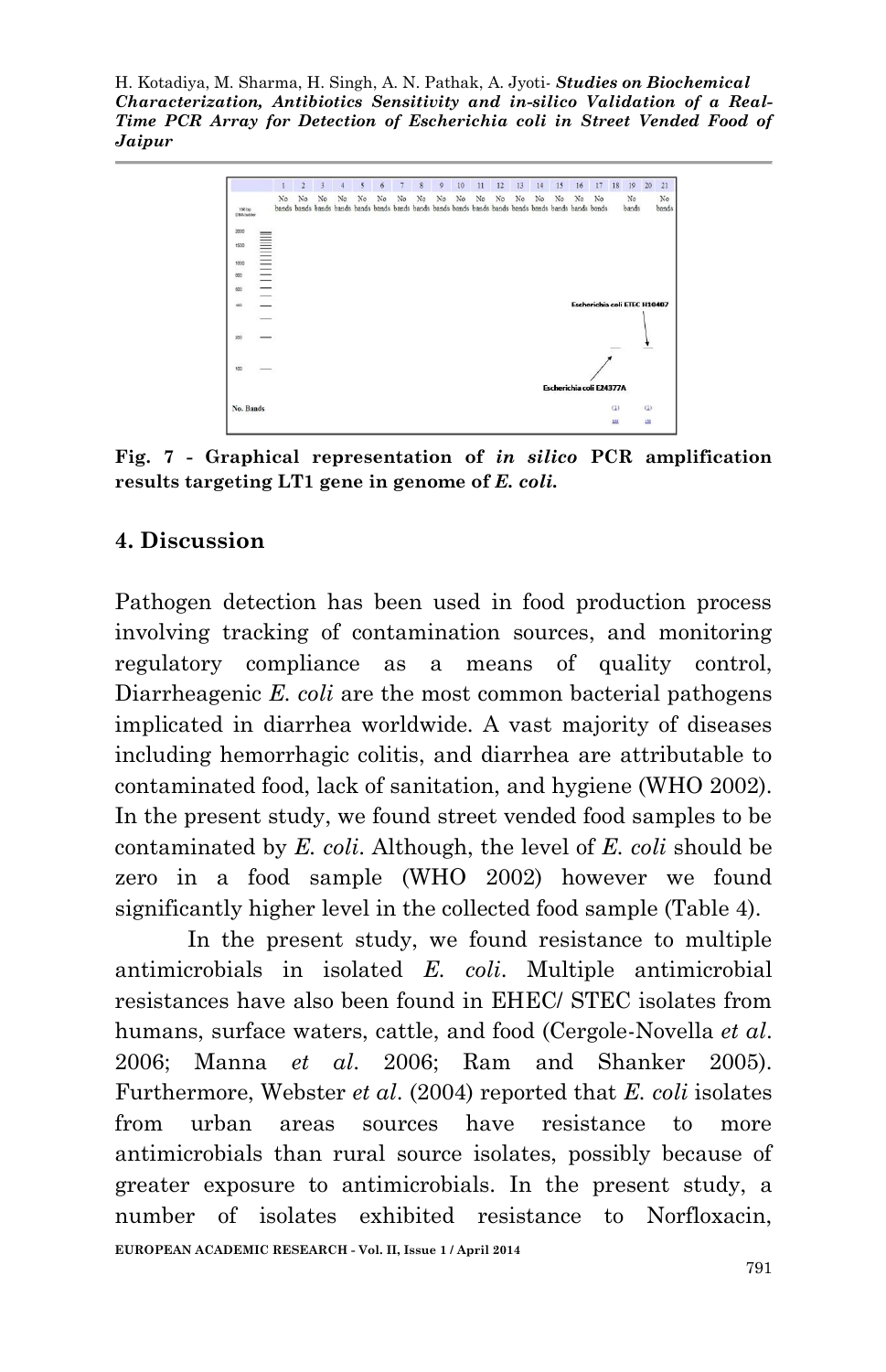Tetracycline and Piperacillin. The resistance to these specific antimicrobials is sometimes encoded by plasmids, which may distribute resistance in susceptible bacteria through horizontal gene transfer (Hall and Barlow 2004; Sayah *et al*. 2005). Diarrhoea, water borne disease is treated by an inadequate quantity of antimicrobials, without identifying a pathogen in many places could be an important factor for multiple antimicrobial resistances in potential EHEC isolates observed in the present study. Furthermore Ram *et al* (2007) have been reported *E. coli* having reduced susceptibility (intermediates) for multiple antimicrobials in surface water. The development of resistance and decreasing levels of susceptibility (intermediates) of *E. coli* to a wide spectrum of antimicrobials is a matter of concern as it may limit the availability of antimicrobials for clinical management of waterborne outbreaks in the future.

The need for rapid detection of pathogenic organisms requires development of methods that are sensitive and highly specific. Real Time PCR has revolutionized PCR technique by application of specific chemistries and instrumentation. The real-time PCR methods are potential tools for diagnostics, environmental monitoring and risk assessment of the microbiological quality of water due to increased specificity, enhanced sensitivity and reduction in analysis time (Kubista M *et al*. 2006; Rompre A, 2002). To provide higher specificity to the assay, signature virulence genes of Enterotoxigenic *E. coli* were chosen.

The computed primers were highly specific towards their respective targets as confirmed from the BLAST results. Several parameters including max score (maximum) and query coverage (maximum) were analyzed for the specificity of oligonucleotides. The performance of computed primers was evaluated by web based *in silico* PCR programme. The computed simulation showed the length and the electrophoretic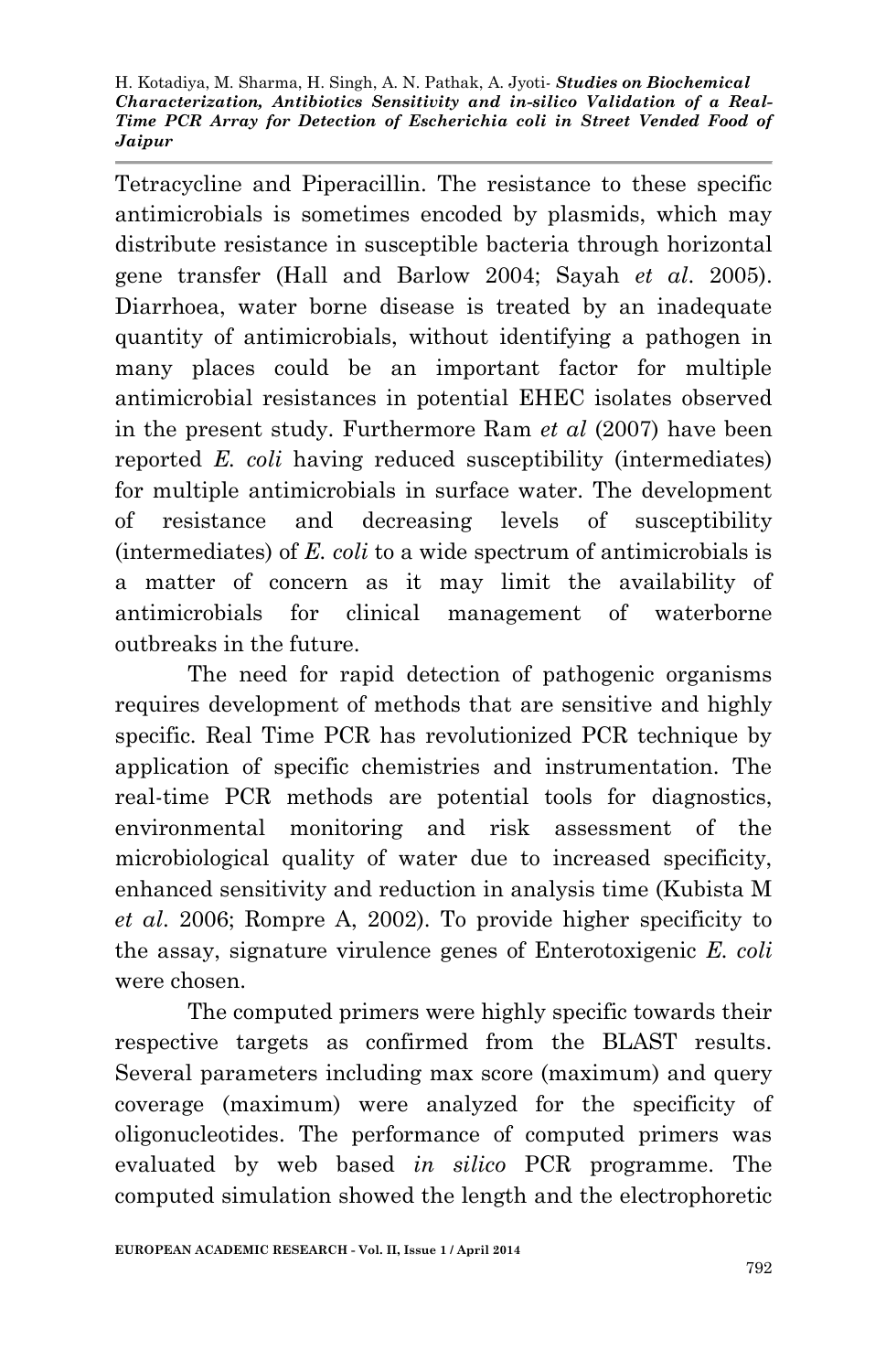mobility of amplicon. This approach helped in selection of the desired primer pairs minimizing possible non-targeted products. This not only improves the specificity but also minimizes time needed for *in vitro* verification of work. Therefore, the computed primers of selected genes would serve as the signature for bacterial identification.

The results of the present study emphasize the human health risk associated with exposure to contaminated street food due to the presence of multi-antimicrobial-resistant *E. coli* exhibiting virulence genes. Therefore, the presence of potential *E. coli* in street food of developing nations requires increased surveillance for risk assessment and prevention strategies to protect public health.

#### **Acknowledgment**

We are indebted to Dr. Ashok Kumar Chauhan, President, RBEF parent organization of Amity University Rajasthan (AUR), Mr. Aseem Chauhan, Additional President, RBEF and Chancellor of Amity University Rajasthan; Prof. (Dr.) Shishir K. Dube, Vice Chancellor of AUR, Jaipur, for providing their valuable support, necessary facilities and encouragement throughout the work.

### **BIBLIOGRAPHY:**

- Boerlin, P., McEwen, S. A., Boerlin-Petzold, F., Wilson, J.B., Johnson, R. P., and Gyles, C. L. 1999. "Associations between virulence factors of shiga toxin-producing *Escherichia coli* and disease in humans." *J Clin Microbiol.* 37: 497–503.
- Cergole-Novella, M. C., Nishimura, L. S., Irino, K., Vaz, T. M. I., De Castra, A. F., Lomil L, and Guth., B. E. 2006. "Stx genotypes and antimicrobial resistance profiles of shiga toxin-producing *Escherichia coli* strains isolated from human infections, cattle and foods in Brazil." *FEMS*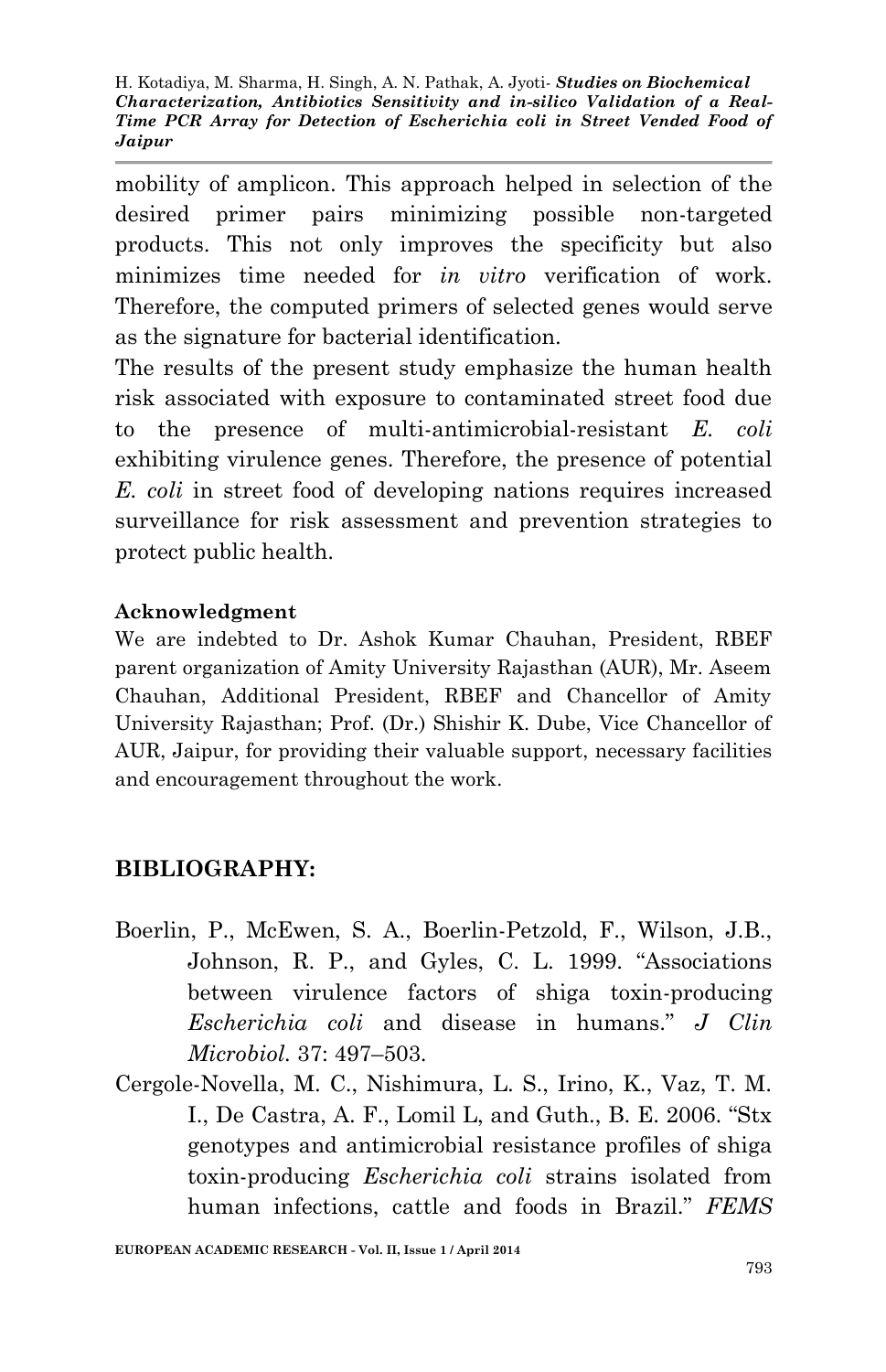*Microbiol Lett*. 259: 234–239.

- Clinical and Laboratory Standards Institute. Performance Standards for Antimicrobial Susceptibility Testing. 15th Informational Supplement. 2005. M100-S15. Wayne, PA: Clinical and Laboratory Standards Institute.
- Dobrindt, U., Hochhut, B., Hentschel, U., and Hacker, J. 2004. "Genomic islands in pathogenic and environmental microorganisms." *Nat. Rev. Microbiol*. 2: 414-424.
- Hall, B. G., and Barlow, M. 2004. "Evolution of serine βlactamases: past, present and future." *Drug Resist Updates*. 7: 111–123.
- Jordan, I. K., Rogozin, I. B., Wolf, Y. I., and Koonin, E. V. 2002. "Essential genes are more evolutionarily conserved than are nonessential genes in bacteria." *Genome Res*. 12: 962-968.
- Khan, A., Das, S. C., Ramamurthy, T., Sikdar, A., Khanam, J., Yamasaki, S., Takeda, Y., and Nair, G. B. 2002. "Antibiotic resistance, virulence gene, and molecular profiles of shiga toxin-producing Escherichia coli isolates from diverse sources in Calcutta, India." *J Clin Microbiol*. 40, 2009–2015.
- Kubista, M., Andrade, J. M., Bengtsson, M., Forootan, A., Jonak, J., Lind, K., Sindelka, R., Sjoback, R., Sjogreen, B., Strombom, L., Stahlberg, A., and Zoric, N. 2006. "The real-time polymerase chain reaction." *Mol Aspects Med*. 27: 95-125.
- Kumar, M., Agarwal, D., Ghosh, M., and Ganguli, A. 2006. "Microbiological Safety of Street Vended Fruit Chats in Patiala City." *Ind. J. Med. Microbiol*. 24: 75-81.
- Manna, S. K., Brahmane, M. P., Manna, C., Batabyal, K., and Das, R. 2006. "Occurrence, virulence characteristics and antimicrobial resistance of *Escherichia coli* O157 in slaughtered cattle and diarrhoeic calves in West Bengal, India." *Lett Appl Microbiol*. 43: 405–409.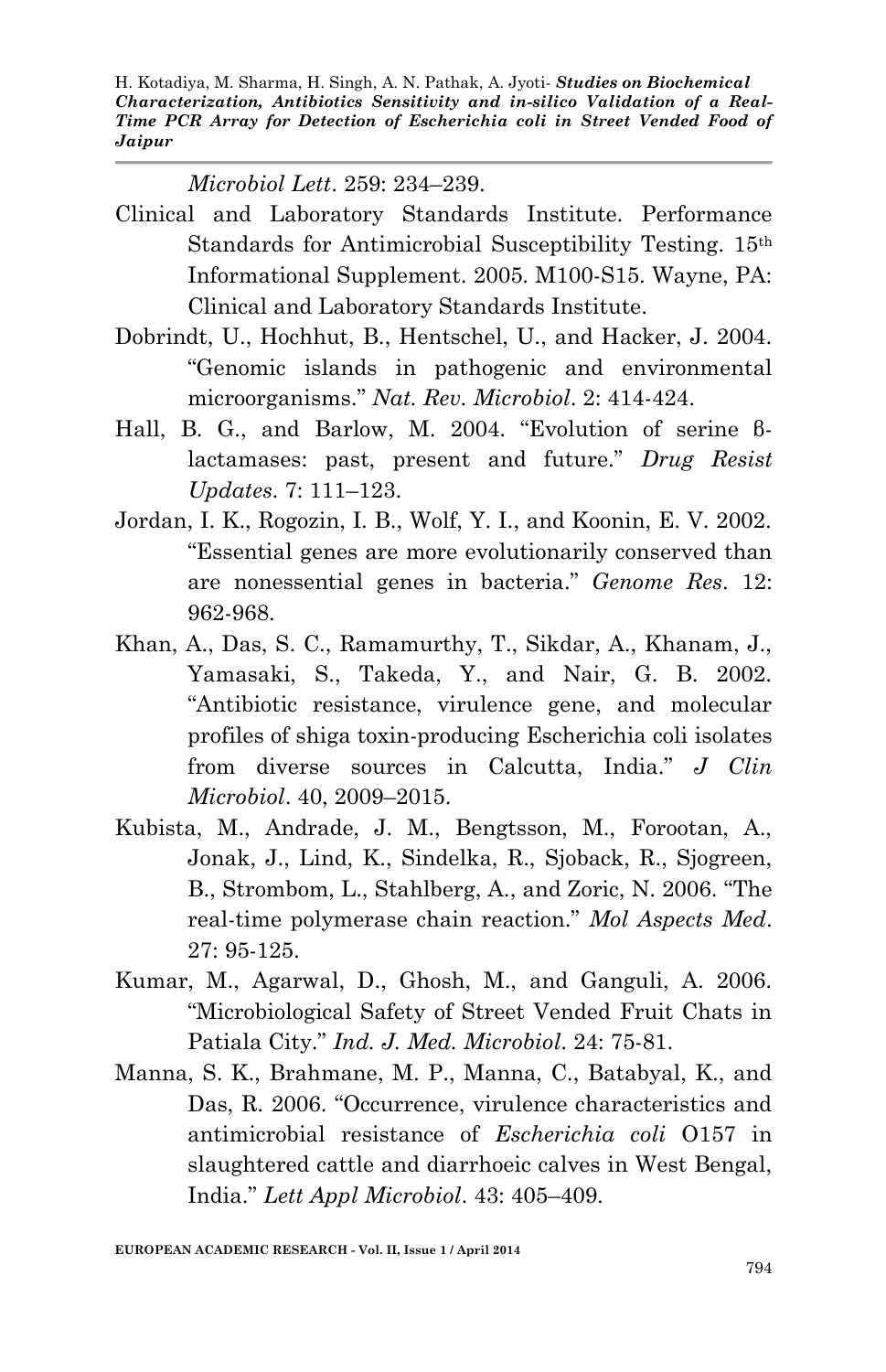- Nataro, J. P., and Kaper, J. B. 1998. "Diarrheagenic *Escherichia coli*." *Clin. Microbiol. Rev*. 1: 142-201.
- Nicolas, B., Razack, B. A., Yollande, I., Aly, S., Tidiane, O. C. A., Comlan, A, de Souza., Sababenedjo, T. A., and Philippe, N. A. 2007. "Street vended foods Improvement: Contamination Mechanism and Application of food safety objective strategy: Critical Review." *Pakistan Journal of Nutrition*. 6: 1-10.
- Ram, S., and Shanker, R. 2005. "Plasmid and drug resistance of sorbitol non-fermenting cefixime-tellurite resistant Escherichia coli isolates from Gomti river." *Bull Environ Contam Toxicol*. 75: 623–628.
- Ram, S., Vajpayee, P., and Shanker, R. 2007. "Prevalence of multiantimicrobial- agent resistant, shiga toxin and enterotoxin producing *Escherichia coli* in surface waters of river Ganga." *Environ Sci Technol*. 41: 7383–7388.
- Ram, S., Vajpayee, P., Tripathi, U., Singh, R. L., Seth, P. K., and Shanker, R. 2008. "Determination of antimicrobial resistance and virulence gene signatures in surface water isolates of *Escherichia coli*." *Journal of Applied Microbiology*. 105: 1899–1908.
- Rompre, A., Servais, P., Baudart, J., de-Roubin, M. R., and Laurent, P. 2002. "Detection and enumeration of coliforms in drinking water: current methods and emerging approaches." *J. Microbiol Methods*. 49: 31-54.
- Sayah, R. S., Kaneene, J. B., Johnson, Y., and Miller, R. 2005. "Patterns of antimicrobial resistance observed in Escherichia coli isolates obtained from domestic- and wild-animal fecal samples, human septage, and surface water." *Appl Environ Microbiol*. 71: 1394–1404.
- Wani, S. A., Samanta, I., Munshi, Z. H., Bhat, M. A., and Nishikawa, Y. 2006. "Shiga toxin producing *Escherichia coli* and enteropathogenic *Escherichia coli* in healthy goats in India: occurrence and virulence properties." *J*